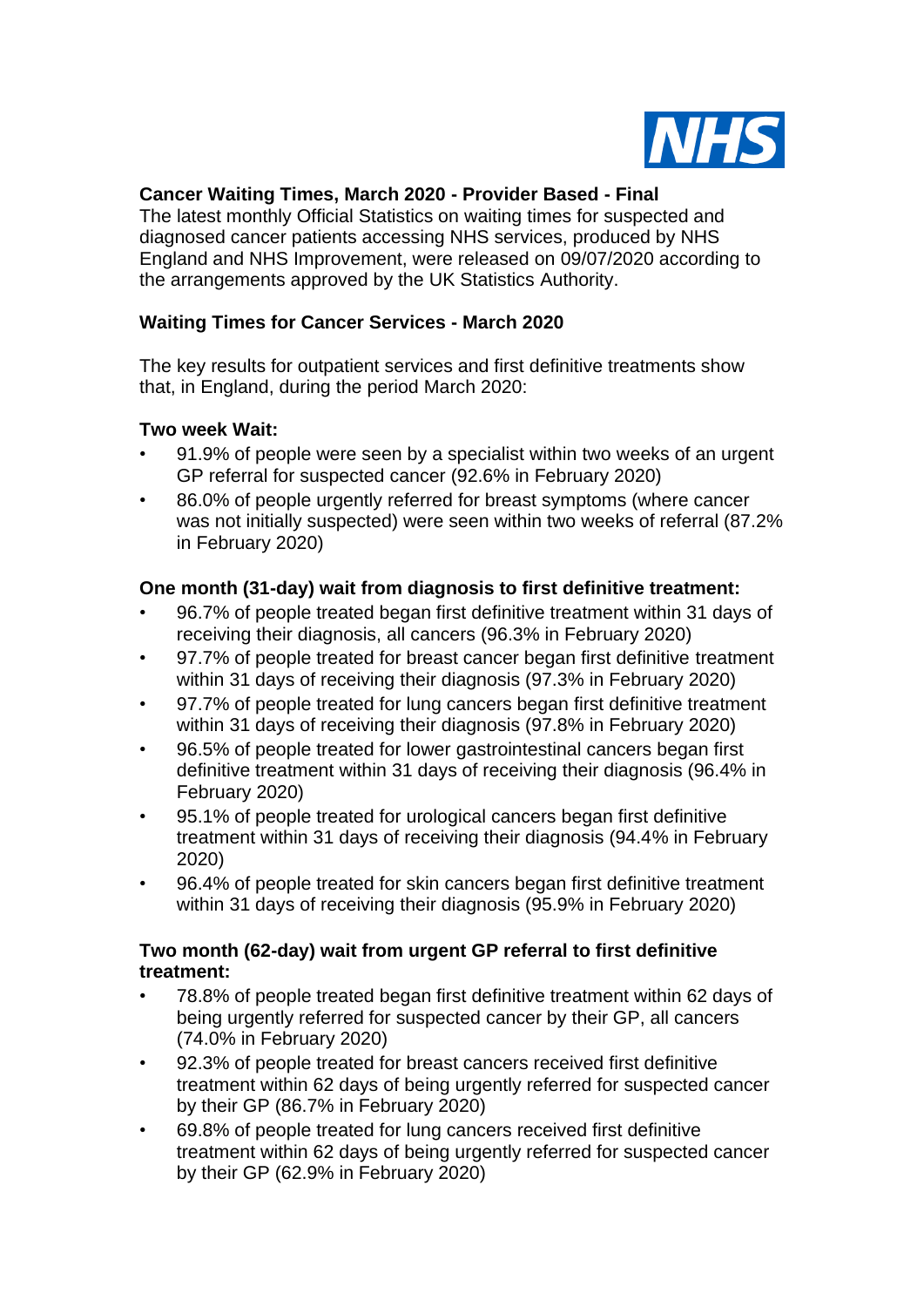- 70.0% of people treated for lower gastrointestinal cancers received first definitive treatment within 62 days of being urgently referred for suspected cancer by their GP (64.0% in February 2020)
- 70.6% of people treated for urological cancers (excluding testicular cancer) received first definitive treatment within 62 days of being urgently referred for suspected cancer by their GP (66.9% in February 2020)
- 95.3% of people treated for skin cancers received first definitive treatment within 62 days of being urgently referred for suspected cancer by their GP (93.0% in February 2020)

#### **62-day wait extensions**

- 83.0% of patients began first definitive treatment within 62 days of a consultant's decision to upgrade their priority, all cancers (79.7% in February 2020)
- 84.8% of people began first definitive treatment for cancer within 62 days of referral from an NHS cancer screening service, all cancers (76.1% in February 2020)

The key results for waiting times for second or subsequent treatment show that, in England, during the period March 2020:

## **31-day wait for subsequent treatment**

- 92.3% of people began treatment within 31 days where the subsequent treatment was surgery (91.2% in February 2020)
- 99.0% of people began treatment within 31 days where the subsequent treatment was an anti-cancer drug regimen (99.1% in February 2020)
- 96.5% of people began treatment within 31 days where the subsequent treatment was a course of radiotherapy (96.8% in February 2020)

More analyses are published as part of this statistical release on the NHS website.

[https://www.england.nhs.uk/statistics/statistical-work-areas/cancer-waiting](https://www.england.nhs.uk/statistics/statistical-work-areas/cancer-waiting-times/quarterly-prov-cwt/)[times/quarterly-prov-cwt/](https://www.england.nhs.uk/statistics/statistical-work-areas/cancer-waiting-times/quarterly-prov-cwt/)

#### **Contact address and email**

You can obtain further details about the statistics published in this section or comment on the section by contacting the following address:

Paul McDonnell Cancer Waiting Times Team Room 5E15, Quarry House, Quarry Hill, Leeds. LS2 7UE Email: [england.cancerwaitsdata@nhs.net](mailto:england.cancerwaitsdata@nhs.net)